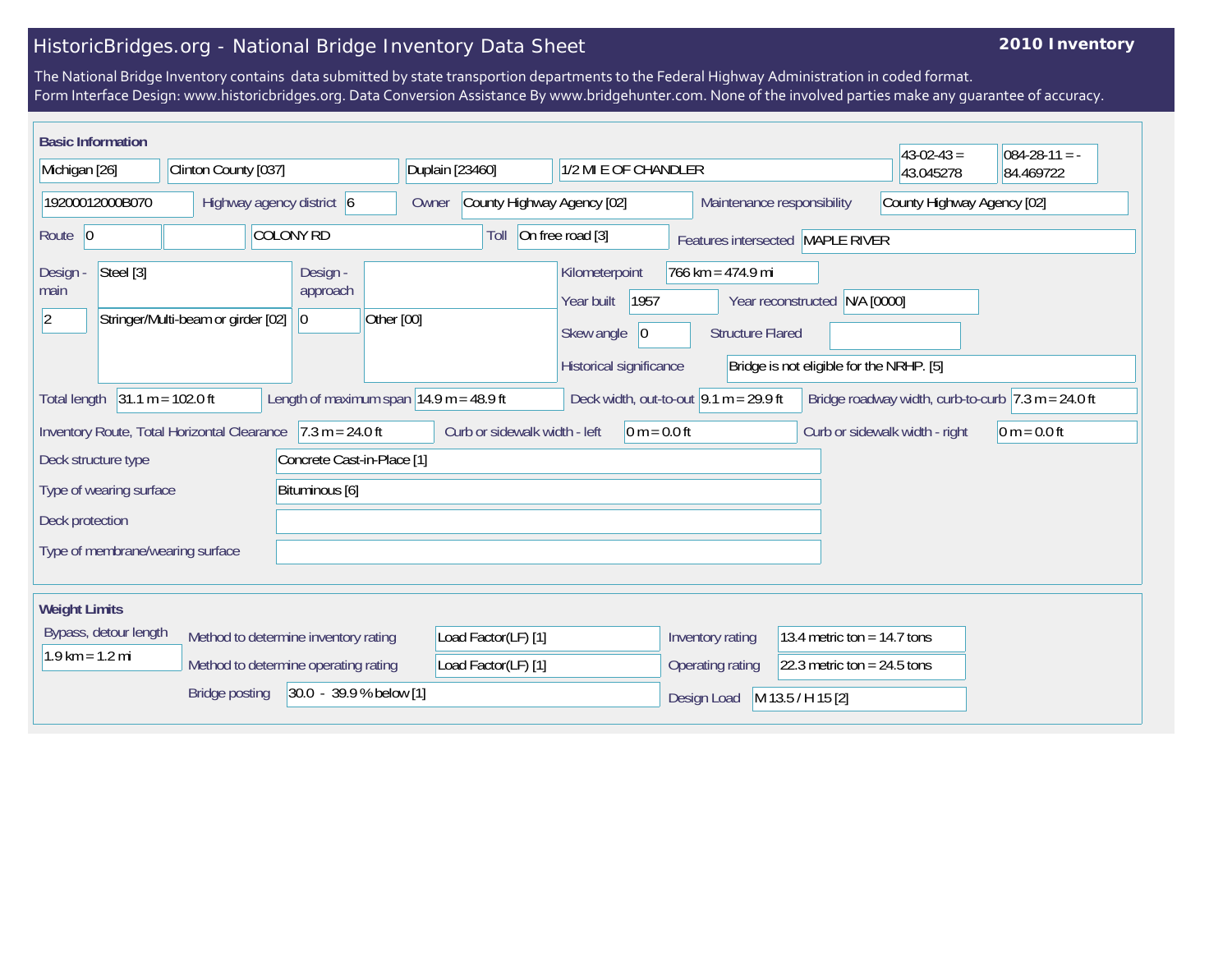| <b>Functional Details</b>                                                                        |                                                                                         |  |  |  |  |  |  |  |
|--------------------------------------------------------------------------------------------------|-----------------------------------------------------------------------------------------|--|--|--|--|--|--|--|
| 1683<br>Average daily truck traffi   0<br>Average Daily Traffic                                  | Year 2003<br>3040<br>2023<br>Future average daily traffic<br>%<br>Year                  |  |  |  |  |  |  |  |
| Minor Collector (Rural) [08]<br>Road classification                                              | Approach roadway width<br>$9.8 m = 32.2 ft$<br>Lanes on structure 2                     |  |  |  |  |  |  |  |
| Type of service on bridge Highway [1]                                                            | Bridge median<br>Direction of traffic 2 - way traffic [2]                               |  |  |  |  |  |  |  |
| No parallel structure exists. [N]<br>Parallel structure designation                              |                                                                                         |  |  |  |  |  |  |  |
| Waterway [5]<br>Type of service under bridge                                                     | Navigation control<br>Lanes under structure<br>$\overline{0}$                           |  |  |  |  |  |  |  |
| Navigation vertical clearanc<br>$0 = N/A$                                                        | Navigation horizontal clearance $ 0 = N/A $                                             |  |  |  |  |  |  |  |
| Minimum navigation vertical clearance, vertical lift bridge                                      | Minimum vertical clearance over bridge roadway<br>99.99 m = $328.1$ ft                  |  |  |  |  |  |  |  |
| Minimum lateral underclearance reference feature Feature not a highway or railroad [N]           |                                                                                         |  |  |  |  |  |  |  |
| Minimum lateral underclearance on right $99.9 =$ Unlimited                                       | Minimum lateral underclearance on left $0 = N/A$                                        |  |  |  |  |  |  |  |
| Minimum Vertical Underclearance $ 0 = N/A$                                                       | Minimum vertical underclearance reference feature Feature not a highway or railroad [N] |  |  |  |  |  |  |  |
| Appraisal ratings - underclearances N/A [N]                                                      |                                                                                         |  |  |  |  |  |  |  |
|                                                                                                  |                                                                                         |  |  |  |  |  |  |  |
| <b>Repair and Replacement Plans</b>                                                              |                                                                                         |  |  |  |  |  |  |  |
| Type of work to be performed                                                                     | Work to be done by contract [1]<br>Work done by                                         |  |  |  |  |  |  |  |
| Bridge rehabilitation because of general structure<br>deterioration or inadequate strength. [35] | 247000<br>22000<br>Bridge improvement cost<br>Roadway improvement cost                  |  |  |  |  |  |  |  |
|                                                                                                  | $36.6 m = 120.1 ft$<br>Length of structure improvement<br>Total project cost<br>273000  |  |  |  |  |  |  |  |
|                                                                                                  | Year of improvement cost estimate                                                       |  |  |  |  |  |  |  |
|                                                                                                  | Border bridge - state<br>Border bridge - percent responsibility of other state          |  |  |  |  |  |  |  |
|                                                                                                  | Border bridge - structure number                                                        |  |  |  |  |  |  |  |